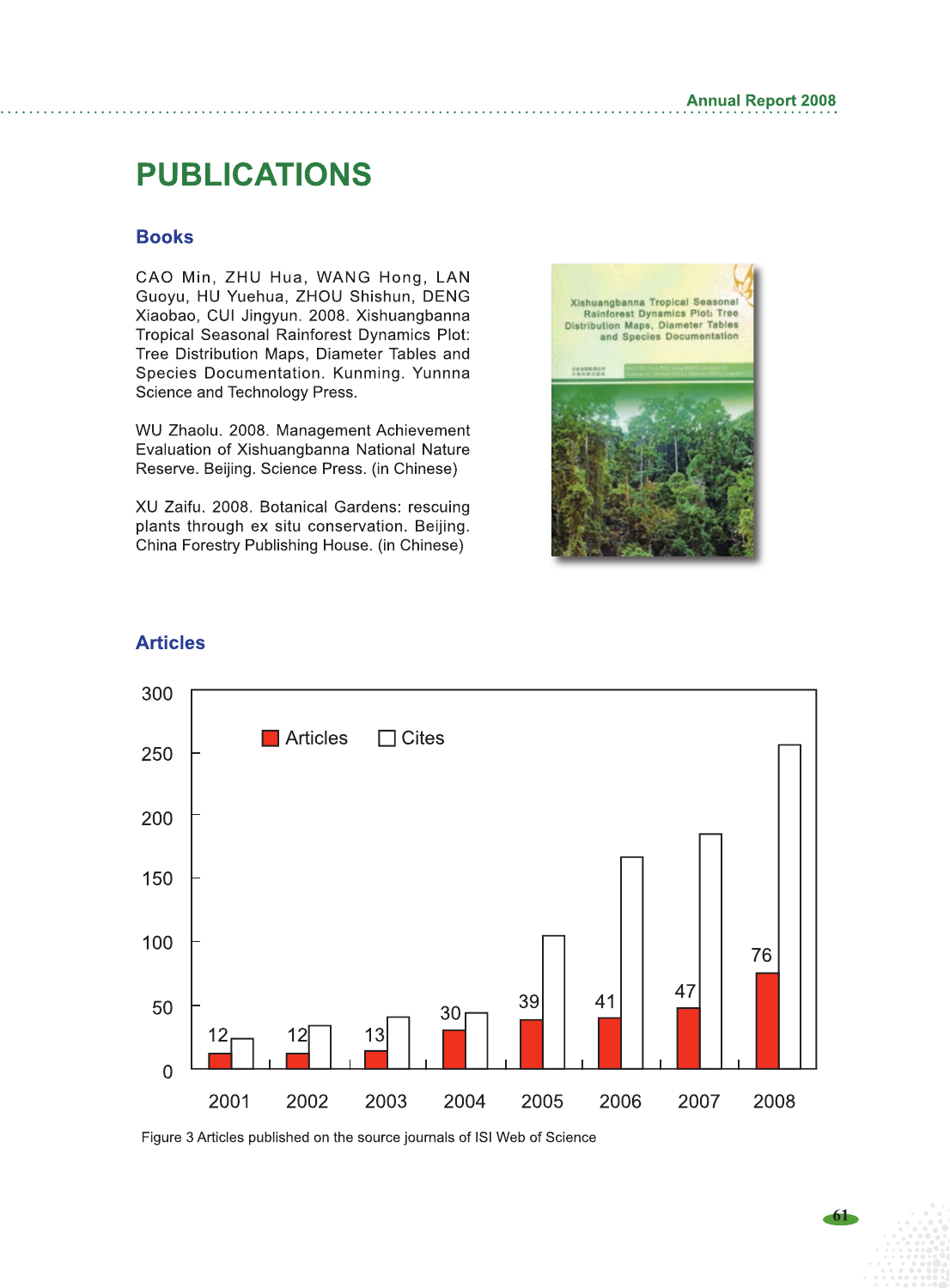

- 1. Assaaoudi H, Fang Z, Butler IS and Kozinski JA. 2008. Synthesis of erbium hydroxide microflowers and nanostructures in subcritical water. NANOTECHNOLOGY 19:185606 (8pp).
- 2. Bai KD, Liao DB, Jiang DB, Cao KF. 2008. Photosynthetic induction in leaves of cooccurring *Fagus lucida* and *Castanopsis lamontii* saplings grown in contrasting light environments. TREES-STRUCTURE AND FUNCTION 22(4):449-462.
- 3. Bai LF, Yang DR, Compton SG. 2008. A gall midge inhabiting the figs of *Ficus benjamina* in Xishuangbanna, south-western China. SYMBIOSIS 45(1-3):149-152.
- 4. Cai M, Zhu H, Wang Hong. 2008. Pollen morphology of the genus *Lasianthus* (Rubiaceae) and related taxa from Asia. JOURNAL OF SYSTEMATICS AND EVOLUTION 46(1):62-72.
- 5. Cai ZQ, Poorter L, Han Q, Bongers F. 2008. Effects of light and nutrients on seedlings of tropical *Bauhinia* lianas and trees. TREE PHYSIOLOGY 28(8): 1277-1285.
- 6. Chan OC, Casper P, Sha LQ, Feng ZL, Fu Y, Yang XD, Ulrich A, Zou XM. 2008. Vegetation cover of forest, shrub and pasture strongly influences soil bacterial community structure as revealed by 16S rRNA gene T-RFLP analysis. FEMS MICROBIOLOGY ECOLOGY 64(3):449-458.
- 7. Chen C, Song QS. 2008. Responses of the Pollinating Wasp *Ceratosolen solmsi marchali*  to Odor Variation between two floral stages of *Ficus hispida*. JOURNAL OF CHEMICAL ECOLOGY 34(12):1536-1544.
- 8. Chen H, Rygiewicz PT, Johnson MG, Harmon ME, Tian H, Tang JW. 2008. Chemistry and long-term decomposition of roots of Douglasfir grown under elevated atmospheric carbon dioxide and warming conditions. JOURNAL OF ENVIRONMENTAL QUALITY 37 (4):

1327-1336.

- 9. Chen JW, Cao KF. 2008. Changes in activities of antioxidative system and monoterpene and photochemical efficiency during seasonal leaf senescence in *Hevea brasiliensis* trees. ACTA PHYSIOLOGIAE PLANTARUM 30(1):1-9.
- 10.Chen XS, Li QJ. 2008. Sexual Systems and Ecological Correlates in an Azonal Tropical Forests, SW China. BIOTROPICA 40(2):160-167.
- 11.Chen YJ, Bongers F, Cao KF, Cai ZQ. 2008. Above- and below-ground competition in high and low irradiance: tree seedling responses to a competing liana *Byttneria grandifolia*. JOURNAL OF TROPICAL ECOLOGY 24: 517-524.
- 12.Ci XQ, Chen JQ, Li QM, Li J. 2008. AFLP and ISSR analysis reveals high genetic variation and inter-population differentiation in fragmented populations of the endangered *Litsea szemaois* (Lauraceae) from Southwest China. PLANT SYSTEMIC EVOLUTION 273(3-4):237-246.
- 13.Cui LW, Huo S, Zhong T, Xiang ZF, Xiao W, Quan RC. 2008. Social organization of black-and-white snub-nosed monkeys (*Rhinopithecus bieti*) at Deqin, China. AMERICAN JOURNAL OF PRIMATOLOGY 70(2): 169-174.
- 14.Duan YA, Li QJ. 2008. The pollination biology of *Phrynium oliganthum* (Marantaceae). JOURNAL OF SYSTEMATICS AND EVOLUTION 46(4):545-553.
- 15.Elsheery NI, Cao KF. 2008. Gas exchange, chlorophyll fluorescence, and osmotic adjustment in two mango cultivars under drought stress. ACTA PHYSIOL PLANT 30(8):769-777.
- 16.Fan ZX, Bräuning A, Cao KF. 2008. Annual temperature reconstruction in the central

**62**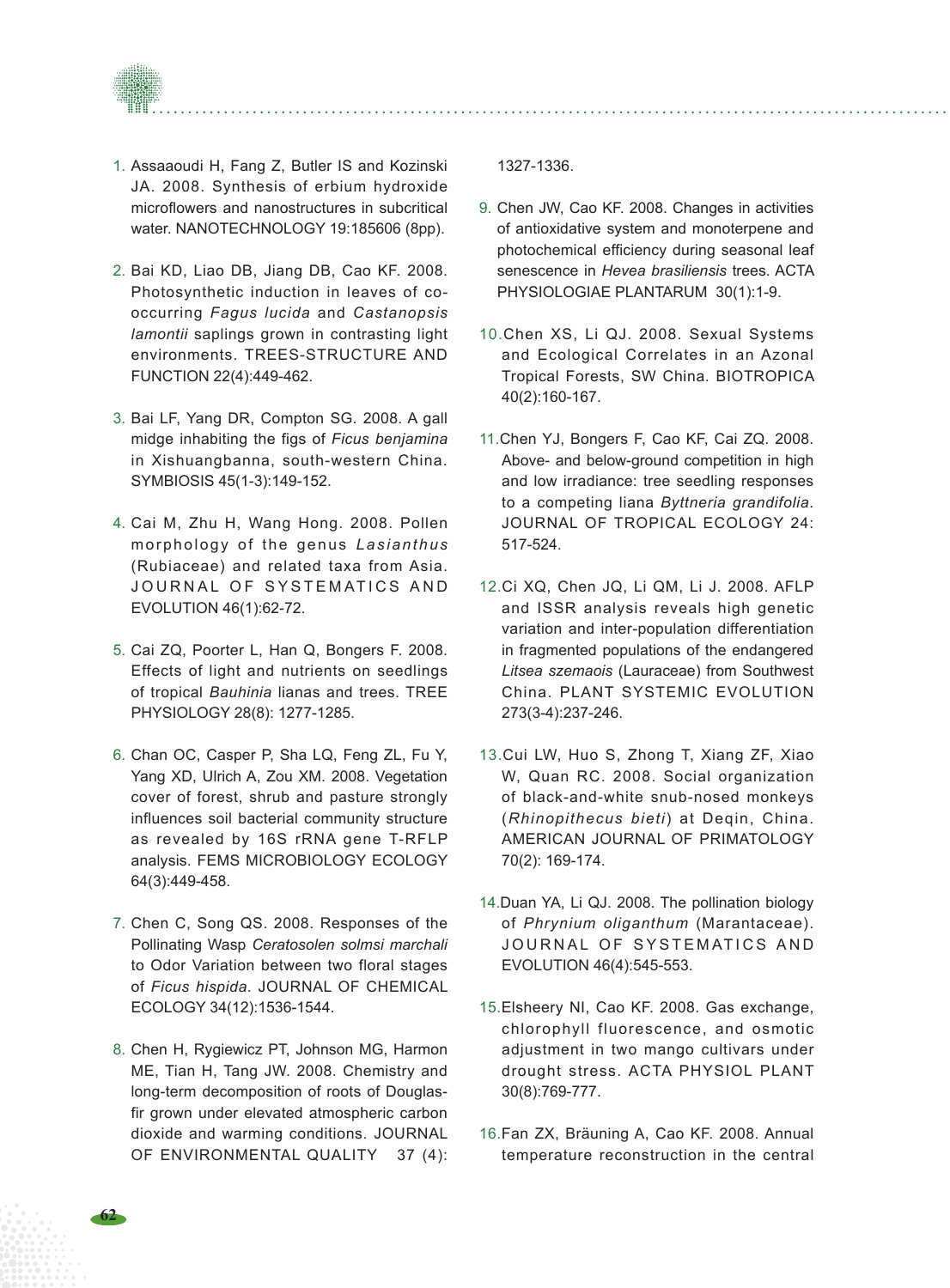Hengduan Mountains, China, as deduced from tree rings. DENDROCHRONOLOGIA 26(2):97-107.

- 17.Fan ZX, Bräuning A, Cao KF. 2008. Tree-ring based drought reconstruction in the central Hengduan Mountains region (China) since A. D. 1655. INTERNATIONAL JOURNAL OF CLIMATOLOGY 28(14): 1879–1887.
- 18.Fang Z, Assaaoudi H, Sobhy A, Barsan MM, Butler IS, Guthrie RIL, Kozinski JA. 2008. Use of methanol and oxygen in promoting the destruction of deca-chlorobiphenyl in supercritical water. FUEL 87(3):353–358.
- 19.Fang Z, Fang C. 2008.Complete dissolution and hydrolysis of wood in hot water. AICHE JOURNAL 54(10): 2751-2758.
- 20.Fang Z, Minowa T, Fang C, Smith RL, Inomata H, Kozinski JA. 2008. Catalytic hydrothermal gasification of cellulose and glucose. INTERNATIONAL JOURNAL OF HYDROGEN ENERGY 33(3): 981-990.
- 21.Fang Z, Sato T, Smith RL, Inomata H, Arai K, Kozinski JA. 2008. Reaction chemistry and phase behavior of lignin in high-temperature and supercritical water. BIORESOURCE TECHNOLOGY 99(9): 3424-3430.
- 22.Feng YL, Fu GL, Zheng YL. 2008. Specific leaf area relates to the differences in leaf construction cost, photosynthesis, nitrogen allocation, and use efficiencies between invasive and noninvasive alien congeners. PLANTA 228(3): 383-390.
- 23.Feng YL, Fu GL. 2008. Nitrogen allocation, partitioning and use efficiency in three invasive plant species in comparison with their native congeners. BIOLOGICAL INVASIONS 10(6):891-902.
- 24.Feng YL. 2008. Nitrogen allocation and partitioning in invasive and native *Eupatorium* species. PHYSIOLOGIA PLANTARUM

132(3):350-358.

- 25.Feng YL. 2008. Photosynthesis, nitrogen allocation and specific leaf area in invasive *Eupatorium adenophorum* and native *Eupatorium japonicum* grown at different irradiances. PHYSIOLOGIA PLANTARUM 133(2):318-326.
- 26.Fu TT, Wang X, Cheng HY. 2008. Effects of light, temperature and dehydration on germination of *Ficus benjamina* L. var. *nuda* seeds. SEED SCIENCE AND TECHNOLOGY 36:601-608.
- 27.Hakkinen M, Hong W, Ge XJ. 2008. *Musa itinerans* (Musaceae) and its intraspecific taxa in China. NOVON 18(1): 50-60.
- 28.Häkkinen M, Väre H. 2008. A taxonomic revision of *Musa aurantiaca* (Musaceae) in Southeast Asia. JOURNAL OF SYSTEMATICS AND EVOLUTION 46(1):89-92.
- 29.Häkkinen M, Väre H. 2008. Taxonomic history and identity of *Musa dasycarpa, M. velutina and M.assamica* (Musaceae) in Southeast Asia. JOURNAL OF SYSTEMATICS AND EVOLUTION 46(2):230-235.
- 30.Hakkinen M, Wang H. 2008. *Musa zaifui* sp nov (Musaceae) from Yunnan, China.NORDIC JOURNAL OF BOTANY 26(1-2): 42-46.
- 31.Hakkinen M. 2008. Taxonomic identity of *Musa nagensium* (Musaceae) in Southeast Asia. NOVON 18(3): 336-339.
- 32.Hao GY, Hoffmann WA, Scholz FG, Bucci SJ, Meinzer FC, Franco AC, Cao KF, Goldstein G. 2008. Stem and leaf hydraulics of congeneric tree species from adjacent tropical savanna and forest ecosystems. OECOLOGIA 155(3):405-415.
- 33.Harrison RD, Ronsted N2, Peng YQ. 2008. Foreword - Fig and fig wasp biology: A perspective from the East. SYMBIOSIS 45(1-3): 1-8.

**63**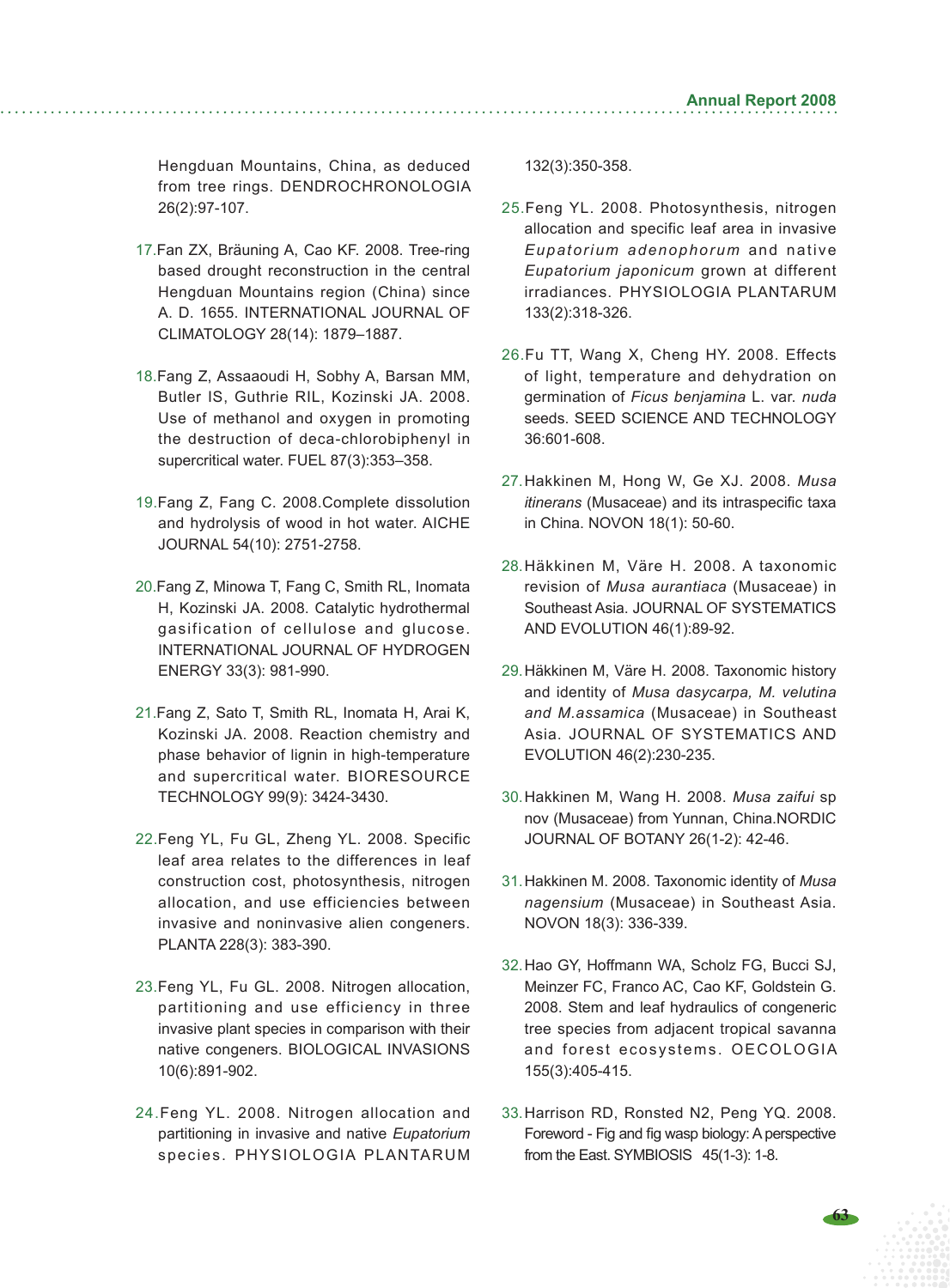

- 34.Hu HB, Liu WJ, Cao M. 2008. Impact of land use and land cover changes on ecosystem services in Menglun, Xishuangbanna, Southwest China. ENVIRONMENTAL MONITORING AND ASSESSMENT 146(1-3):147-156.
- 35.Jie L, Xia NH, Li XW. 2008. *Sinopora*, a new genus of Lauraceae from South China. NOVON 18(2):199-201.
- 36.Kan J, Song SQ. 2008. Effects of dehydration, chilling, light, phytohormones and nitric oxide on germination of *Pistia stratiotes* seeds. SEED SCIENCE AND TECHNOLOGY 36(1):38-45.
- 37.Lei YB. 2008. Physiological responses of *Populus przewalskii* to oxidative burst caused by drought stress. RUSSIAN JOURNAL OF PLANT PHYSIOLOGY 55(6): 857-864.
- 38.Li HM, Ma YX, Aide TM, Liu WJ. 2008. Past, present and future land-use in Xishuangbanna, China and the implications for carbon dynamics. FOREST ECOLOGY AND MANAGEMENT 255(1): 16-24.
- 39.Li J, Conran JG, Christophel DC, Li ZM, Li L, Li HW. 2008. Phylogenetic relationships of the litsea complex and core Laureae (lauraceae) using ITS and ETS sequences and morphology. ANNALS OF THE MISSOURI BOTANICAL GARDEN 95(4):580-599.
- 40.Li JJ, Tan K, He SY. 2008. Hornet predation risk: apperception and response by honey bees. JOURNAL OF APICULTURAL RESEARCH 47(2): 174-175.
- 41.Lin H, Cao M. 2008. Plant energy storage strategy and caloric value. ECOLOGICAL MODELLING 217(1-2):132-138.
- 42.Liu WJ, Liu WY, Li JT. 2008.Isotope variations of throughfall,stemflow and soil water in a tropical rain forest and a rubber plantation in Xishuangbanna, SW China. HYDROLOGY

RESEARCH 39(5-6):437-449.

- 43.Liu WJ, Wang PY, Liu WY, Li JT, Li PJ. 2008. The importance of radiation fog in the tropical seasonal rain forest of Xishuangbanna, southwest China. HYDROLOGY RESEARCH 39(1):79-87.
- 44.Mei YQ, Song SQ. 2008. Cross-tolerance is associated with temperature and salinity stress during germination of barley seeds. SEED SCIENCE AND TECHNOLOGY 36(3):689-698.
- 45.Niu KC, Luo YJ, Choler P, Du GZ. 2008. The role of biomass allocation strategy in diversity loss due to fertilization. BASIC AND APPLIED ECOLOGY 9(5): 485-493.
- 46.Peng YQ, Duan ZB, Yang DR, Rasplus JY. 2008. Co-occurrence of two *Eupristina* species on *Ficus altissima* in Xishuangbanna, SW China. SYMBIOSIS 45(1-3):9-14.
- 47.Proffit M, Schatz B, Bessiere JM, Chen C, Soler C, Hossaert-McKey M. 2008. Signalling receptivity: Comparison of the emission of volatile compounds by figs of *Ficus hispida*  before, during and after the phase of receptivity to pollinators. SYMBIOSIS 45(1-3): 15-24.
- 48.Ridenour WM, Vivanco JM, Feng YL, Horiuchi J, Callaway RM. 2008. No evidence for tradeoffs: *Centaurea* plants from America are better competitors and defenders. ECOLOGICAL MONOGRAPHS 78(3): 369-386.
- 49.Sanchez MGB, Chen C, Li JJ, Liu FL, Gauthier M, Giurfa M. 2008. Behavioral studies on tarsal gustation in honeybees: sucrose responsiveness and sucrosemediated olfactory conditioning. JOURNAL OF COMPARATIVE PHYSIOLOGY A: NEUROETHOLOGY SENSORY Neural, and Behavioral Physiology 194(10):861-869.

50.Slik JWF, Bernard CS, Beek MV, Breman

**64**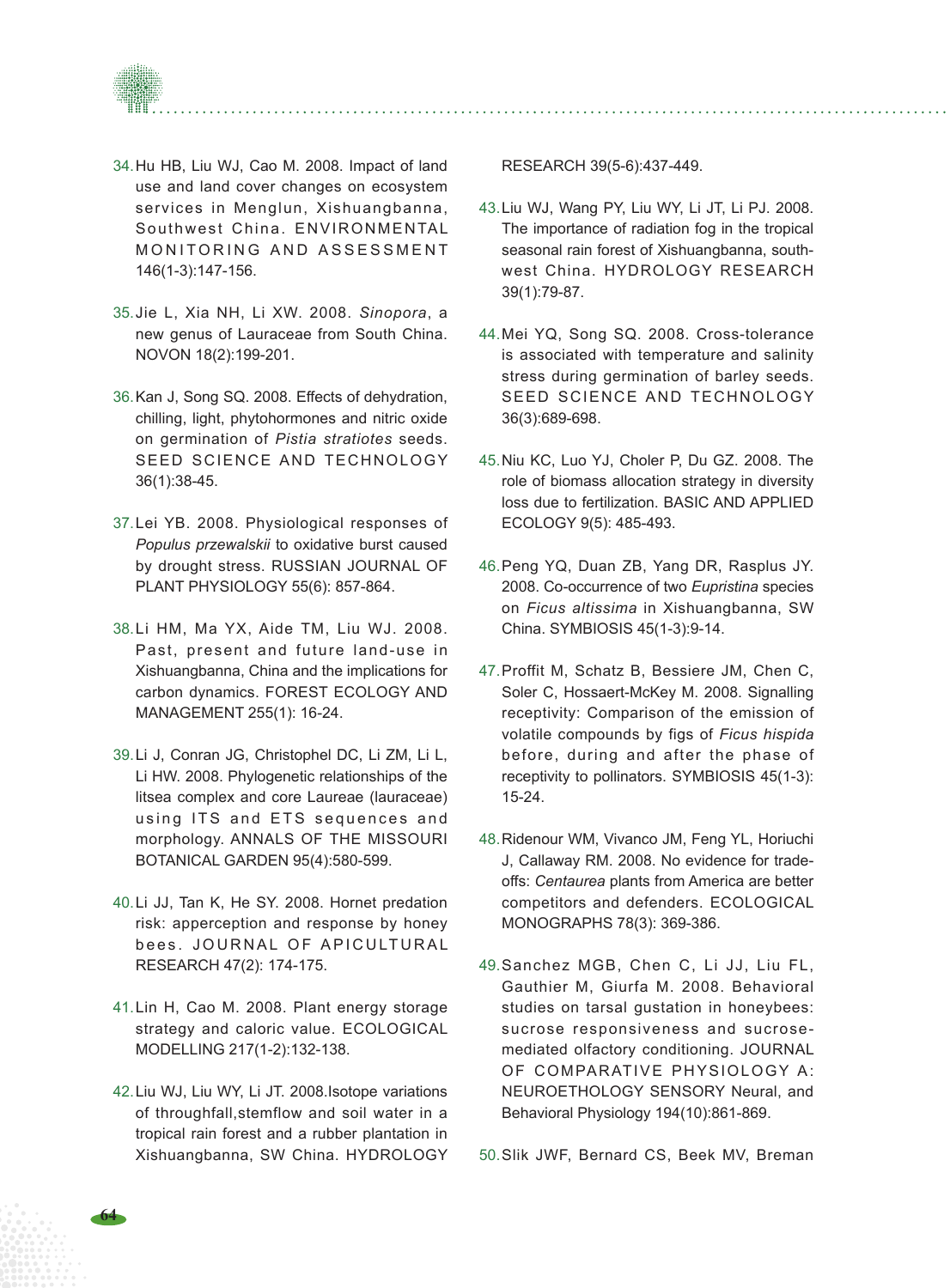FC, Eichhorn KAO. 2008. Tree diversity, composition, forest structure and aboveground biomass dynamics after single and repeated fire in a Bornean rain forest. OECOLOGIA 158(3):579-588.

- 51.Slik JWF, Bernard CS, Breman FC, Van Beek M, Salim A, Sheil D. 2008. Wood Density as a Conservation Tool: Quantification of Disturbance and Identification of Conservation-Priority Areas in Tropical Forests. CONSERVATION BIOLOGY 22(5): 1299-1308.
- 52.Tan K, Hepburn HR, Radloff SE, Fuchs S, Fan X, Zhang LJ, Yang MX. 2008. Multivariate morphometric analysis of the *Apis cerana* of China. APIDOLOGIE 39(3): 343-353.
- 53.Tan K, Yang MX, Radloff SE, Hepburn HR, Zhang ZY, Luo LJ, Li H. 2008. Dancing to different tunes: heterospecific deciphering of the honeybee waggle dance NATURWISSENSCHAFTEN 95(12):1165-1168.
- 54.Tan K, Fuchs S, Engel MS. 2008. An adventitious distal abscissa in the forewing of honey bees (Hymenoptera: Apidae: *Apis*). APIDOLOGIE 39(6):674–682.
- 55.Tang AJ, Tian MH, Long CL. 2008. Desiccation tolerance and storability of *Mangifera persiciformis* Wu et Ming seeds, a narrowly distributed and endemic species in China. SEED SCIENCE AND TECHNOLOGY 36(2): 486-490.
- 56.Tang ZH, Cao M, Sheng LX, Ma XF, Walsh A, Zhang SY. 2008. Seed dispersal of *Morus macroura* (Moraceae) by two frugivorous bats in Xishuangbanna, SW China. BIOTROPICA 40(1): 127-131.
- 57.Tian LW, Bi Y, Ho SC, Liu WJ, Liang S, Goggins W, Chan EYY, Zhou SS, Sung JJY. 2008. One-year delayed effect of fog on malaria transmission: a time-series analysis in

the rain forest area of Mengla County, southwest China. MALARIA JOURNAL 7:110.

- 58.Tian X, Song S, Lei YB. 2008. Cell death and reactive oxygen species metabolism during accelerated ageing of soybean axes. RUSSIAN JOURNAL OF PLANT PHYSIOLOGY 55(1): 33-40.
- 59.Wall DH, Bradford MA, John MGS, Trofymow JA, Behan-Pelletier V, Bignell DDE 7, Dangerfield JM, Parton WJ, Rusek J, Voigt W, Wolters V, Gardel HZ, Ayuke FO, Bashford R, Beljakova OI, Bohlen PJ, Brauman A, Flemming S, Henschel JR, Johnson DL, Jones TH, Kovarova M, Kranabetter JM (, Kutny L, Lin KC, Maryati M, Masse D, Pokarzhevskii A, Rahman H, Sabara MG, Salamon JA, Swift MJ, Varela A, Vasconcelos HL, White D, Zou XM. 2008. Global decomposition experiment shows soil animal impacts on decomposition are climate-dependent. GLOBAL CHANGE BIOLOGY 14(11):2661–2677.
- 60.Wang B, Chen J. 2008. Tannin concentration enhances seed caching by scatter-hoarding rodents: An experiment using artificial 'seeds'. ACTA OECOLOGICA-INTERNATIONAL JOURNAL OF ECOLOGY 34:379-385.
- 61.Xiang W, Song QS, Zhang HJ, Guo SP. 2008. Antimicrobial anthraquinones from *Morinda angustifolia*. FITOTERAPIA 79(7-8):501-504.
- 62.Xia YM, Gao XM, Li QJ. 2008. Identification and expression of floral organ homeotic genes from *Alpinia oblongifolia* (Zingiberaceae). JOURNAL OF INTERGRATIVE PLANT BIOLOGY 51(2): 155-166.
- 63.Yan YP, Sha LQ, Cao M, Zheng Z, Tang JW, Wang YH, Zhang YP, Wang R, Liu GR, Wang YS, Sun Y. 2008. Fluxes of  $CH<sub>4</sub>$  and N<sub>2</sub>O from soil under a tropical seasonal rain forest in Xishuangbanna, Southwest China. JOURNAL OF ENVIRONMENTAL SCIENCES-CHINA 20(2):207-215.